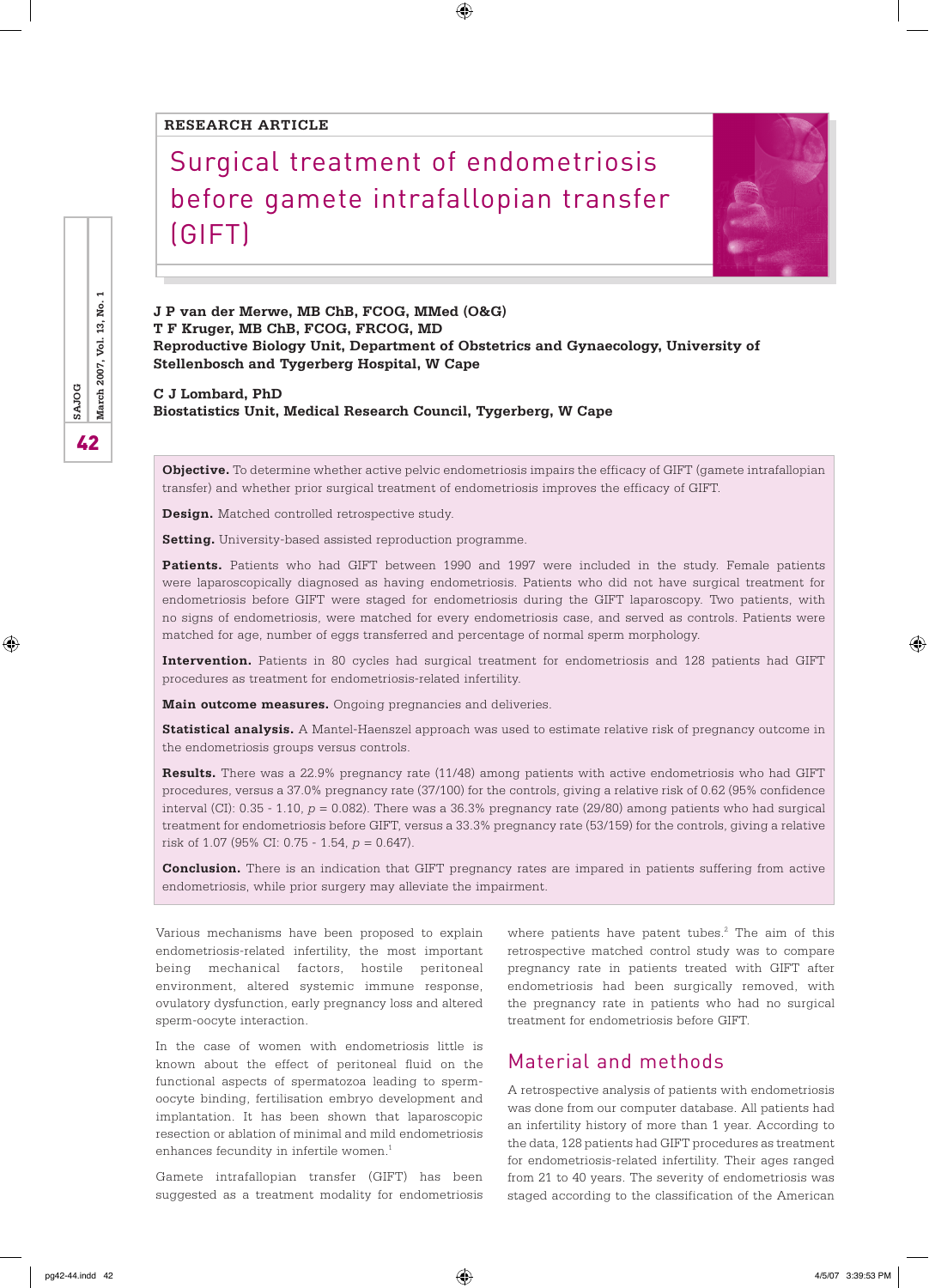Society for Reproductive Medicine (ASRM) into mild endometriosis (ASRM stages I and II), or severe endometriosis (ASRM stages III and IV). Of the 128 GIFT cycles analysed, patients in 80 cycles had surgical treatment for endometriosis before GIFT was done. The endometriosis lesions were either removed surgically or cauterised using the argon beam coagulator. In 48 cycles, patients did not have surgical treatment for their endometriosis before GIFT treatment. The stage of endometriosis in these patients was determined and graded at GIFT laparoscopy. In order to accommodate for differences in the husbands' semen parameters, sperm morphology was evaluated according to the Tygerberg strict criteria<sup>3-5</sup> and subdivided into two groups: (*i*) normal sperm morphology of < 4% (P-pattern – poor prognosis); and (*ii*) normal sperm morphology  $\geq$  5% (G-pattern – good prognosis). The number of cycles in the P-pattern sperm morphology group in all the categories was too small for statistical evaluation and were therefore not analysed separately. The postpreparation sperm count of all the men included in the study was  $\geq 1$  x 10<sup>6</sup>/ml.<sup>3,5</sup> At the time of GIFT 500 000 sperm with good motility after preparation were placed in the fallopian tube, where possible with no more than 3 metaphase II (MII) oocytes.6

The group that had previous surgery for endometriosis and the group with no previous surgery were matched with patients who had a GIFT procedure performed during the same time period (within 3 months that patients in the study group were done), serving as controls for each test subject. These controls were carefully matched according to the woman's age, the number of oocytes transferred and also according to the husband's normal sperm morphology.

Patients were stimulated with clomiphene citrate (CC) and human menopausal gonadotropin (HMG), or GnRH agonist and HMG. The ongoing pregnancy rate (> 28 weeks' gestation) in each group was determined as an end point.

### Statistical methods

⊕

A Mantel-Haenszel approach was used to estimate relative risk of pregnancy outcome in the comparison of the endometriosis groups versus the controls. The stratification used was either endometriosis stage or endometriosis stage by morphology. This choice was determined by the small number of patients in the Ppattern morphology group. The stratification used is indicated for each comparison.

#### Results

 $\bigoplus$ 

One hundred and twenty-eight endometriosis-related GIFT procedures were analysed. Eighty patients (80 cycles, Table I, group A) had had surgical treatment for endometriosis before the GIFT procedure. In 48 cycles (Table I, group B) a GIFT procedure was performed for patients who had no previous surgical treatment for endometriosis. The control group for group A included 159 GIFT cycles (Table II, group C), and the control group for group B included 100 GIFT cycles (Table II, group D).

In 72 GIFT treatment cycles all the women had prior surgical treatment for endometriosis, and in 46 cycles the women had no prior treatment, with their husbands' normal sperm morphology classified as G-pattern (Table I). The matched controls (Table II) for the surgically treated patients in the G-pattern morphology group consisted of 144 GIFT cycles (group C) and 96 GIFT cycles for the untreated group (group D).

The pregnancy rate in the active endometriosis group was 22.9% (Table I, group B) while the pregnancy rate in the respective control group was 37% (Table II, group D). The relative risk was estimated as 0.62 (95% confidence interval (CI): 0.35 - 1.10, *p* = 0.082) adjusting for endometriosis stage only.

The treated endometriosis group (group A) had a pregnancy rate of 36.3% compared with 33.3% for their respective controls (group C). The relative risk was estimated as 1.07 (95% CI: 0.75 - 1.54, *p* = 0.647) adjusting for endometriosis stage by morphology in three strata (stratum 1: stage I, II and G-pattern; stratum 2: stage III, IV and G-pattern; and stratum 3: stage I, II, III, IV and P-pattern).

There was no statistically significant difference between the 22.9% pregnancy rate obtained in the active endometriosis group (group B) compared with a combination of the selected control groups (33.3% and

| Table I.                            | Pregnancy rates in treated and untreated endometriosis patients by endometriosis stage and<br>morphology category |                                                                                 |                                             |                            |  |
|-------------------------------------|-------------------------------------------------------------------------------------------------------------------|---------------------------------------------------------------------------------|---------------------------------------------|----------------------------|--|
| Group A                             |                                                                                                                   |                                                                                 | Group B                                     |                            |  |
| Endometriosis treated $(N = 80)$    |                                                                                                                   |                                                                                 | Active endometriosis $(N = 48)$             |                            |  |
| G-pattern* $(N = 72)$               | Stage by morphology                                                                                               | Ongoing pregnancy $(N(\%))$                                                     | Stage by morphology<br>G-pattern $(N = 46)$ | Ongoing pregnancy $(N \%)$ |  |
| Stage I, II <sup>+</sup> $(N = 39)$ |                                                                                                                   | 16(41)                                                                          | Stage I, II $(N = 26)$                      | 6(23)                      |  |
| Stage III, IV $(N = 33)$            |                                                                                                                   | 11 (33)                                                                         | Stage III, IV $(N = 20)$                    | 5(25)                      |  |
| P-pattern $(N = 8)$                 |                                                                                                                   |                                                                                 | P-pattern $(N = 2)$                         |                            |  |
| Stage I, II $(N = 4)$               |                                                                                                                   | 1(25)                                                                           | Stage I, II $(N = 2)$                       | 0(0)                       |  |
| Stage III, IV $(N = 4)$             |                                                                                                                   | 1(25)                                                                           | Stage III, IV $(N = 0)$                     |                            |  |
| Total $(N = 80)$                    |                                                                                                                   | 29(36.3)                                                                        | Total $(N = 48)$                            | 11(22.9)                   |  |
|                                     | $\tau$ Grade of endometriosis: I, II = mild; III, IV = severe.                                                    | *Morphology category: $G = \text{good progress}$ , $P = \text{poor programs}$ . |                                             |                            |  |



43 **March 2007, Vol. 13, No. 1 SAJOG**

43

♠

March 2007, Vol.

 $13<sup>1</sup>$ No. **SAJOG**